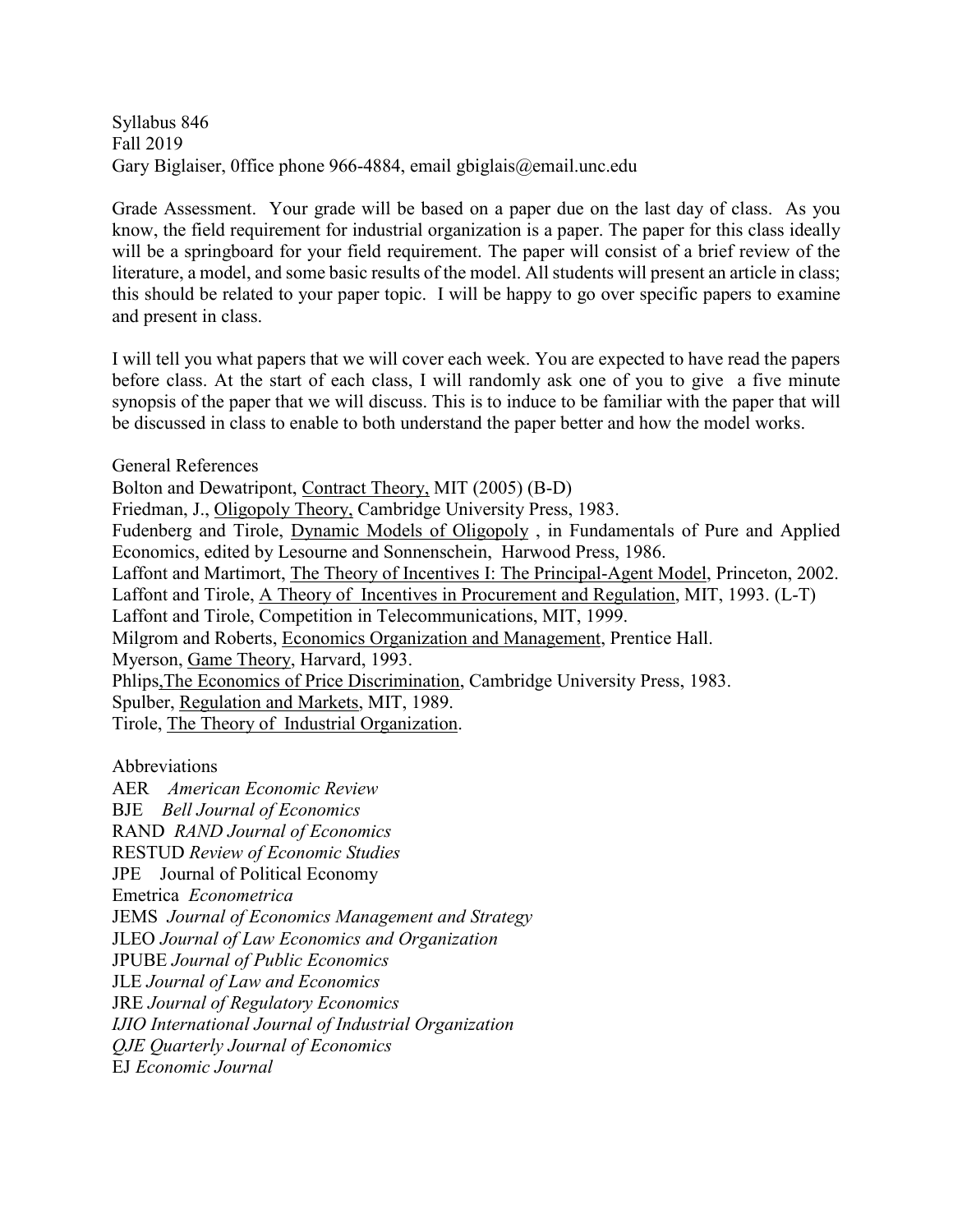A. Standard IO Product Markets Models and Traditional Frameworks

\*Tirole Chapters 5 and 7

- \*Dixit "The Role of Investment in Entry Deterrence," EJ, 1980, 95-106.
- Bulow, Geanakoplos, Klemperer "Multimarket Oligopoly: Strategic Substitutes and Complements", JPE 1985, 93, 488-511.

\*Shaked and Sutton, "Relaxing Price Competition Through Product Differentiation RESTUD, 1982, pp. 3-13

## B. Price discrimination and Product Differentiation

\*Tirole Chapter 3

\* Laffont and Martimort, The Theory of Incentives I: The Principal-Agent Model, Chapter 3.

\*B-D Chapter 6.

- \* Stole, "Price Discrimination and Imperfect Competition," Handbook of IO vol. 3.
- \*Mussa, M. and S. Rosen (1978), "Monopoly and Product Quality," JET, 18:301- 317.
- Maskin and Riley, "Monopoly with Incomplete Information" RAND 1984, 171- 196.
- \*Chapsaur, P. and J.C. Rochet, (1989), "Multiproduct Duopolists, Econometrica, 57:533-557.

Anderson, de Palma and Thisse *Discreet Choice Theory of Product Differentiation,* MIT Press, chapters 5 and 7.

- \*Rochet, J.C. and Stole (2002), "Nonlinear Pricing with Random Participation," RESTUD, 277-311.
- Johnson and Myatt (2003), "Multiproduct quality competition: Fighting brands and product line pruning," AER 93.3 748-774.
- \*Johnson and Myatt (2018), "The determinants of product lines," RAND 49, 541- 573.

## C. Bundling and Tying

- \*McAfee, McMillan, and Whinston, "Multiproduct Monopoly, Commodity Bundling, and Correlation of Values", QJE, 1989, 371-384.
- Armstrong (2011) "Bundling revisited: substitute products and inter-firm Discounts" working paper.
- Fang and Norman (2006), "To Bundle or Not to Bundle," *RAND* 37(4), 946-963.
- Biglaiser and Ma, (2003) "Multi-product Adverse Selection with Competition" RAND 266-286.
- \*Zhao, "Competitive Bundling", Econometrica, 2017, 85(1), 145-172.
- \*Armstrong, M. and J. Vickers (2010), "Competitive Nonlinear Pricing and Bundling," RESTUD, 30-60.
- Armstrong, M. and J.C. Rochet, (1999), "Multidimensional Screening: A User's Guide," *European Economic Review*, 43:959-979.
- Rochet, J.C. and P. Chone, (1998), "Ironing, Sweeping, and Multidimensional Screening," *Econometrica*, 66:783-826.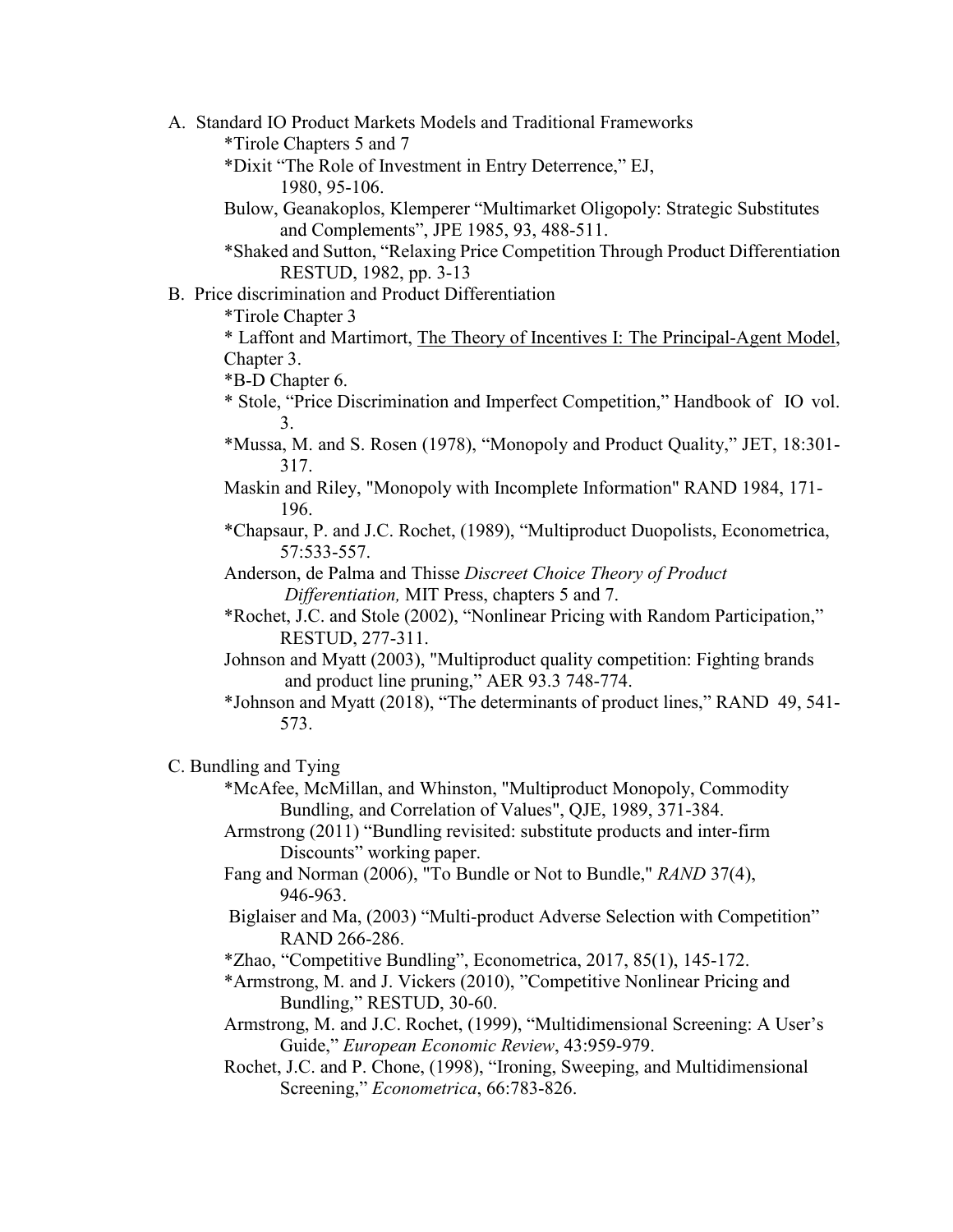Wilson, R. (1993) *Nonlinear pricing,* Oxford University Press.

\*Chen and Rey (2012),"Loss Leading as an Exploitive Device," AER, 3462-3482.

\*Whinston, M. "Tying, Foreclosure, and Exclusion," *AER* (80), September 1990, pp. 837-59.

\*Carlton, Gans, and Waldman,"Why Tie a Product Consumers do not Use," AEJ Micro, 2010, 85-105.

D. Product Selection, Quality, and Advertising

\*Tirole 95-129, Chapter 2

- Akerlof (1970) "The Markets for Lemons: Qualitative Uncertainty and The Market Mechanism," QJE 488-500.
- \*Shapiro (1983) "Premiums for High Quality Products as Rents to Reputation," QJE, 59-680.
- Milgrom and Roberts, (1986)"Prices and Advertising Signals of Product Quality", JPE,796-821.
- \*Biglaiser, (1993) "Middlemen as Experts", RAND, 211-223.
- \*Biglaiser and Friedman, (1994) "Middlemen as Guarantors of Quality" *International Journal of Industrial Organization*, 509-531.
- \*Mailath and Samuelson, (2001),"Who wants a good reputation?" RESTUD 68 415-442.
	- and "Adverse Selection with Competitive Inspection," JEMS, 1999, 1-32.
- Biglaiser and Li (2018), "Middlemen: The Good, the Bad, and the Ugly," RAND 3-22.
- Taylor (1995)," Economics of Breakdowns, Checkups, and Cures," JPE
- \*Emons, (1997),"Credence Goods and Fraudulent Experts," RAND 107-119.
- \*Pessendorfer and Wolinsky (2003), "Second Opinions and Price Competition: Inefficiency in the Market for Expert Advice," RESTUD, 417-439.
- E. Vertical Control, Foreclosure, and Conditional Pricing

\*Tirole Chapters 4 and 8.

Katz, M., "Vertical Contractual Relations", Handbook of IO, 656-721.

- Mathewson and Winter, "An Economic Theory of Vertical Restraints", RJE 1984, 27-38.
- Hart, O. and J. Tirole, "Vertical Integration and Market Disclosure" Brookings Papers, 1990, 205-286.
- \*Rey and Tirole, "A Primer on Foreclosure", Handbook of IO, vol. III, 2145-2220, 2007.

\*Aghion and Bolton (1987), "Contracts as Barriers to Entry," AER, 388-401.

- \*Figuera, Ide, Montera (2016), "Discounts as Barriers to Entry," AER, 1849-1877.
- \*Rey, P. and J. Tirole, "The Logic of Vertical Restraints", AER, 1986, 921-939.
- \* Asker and Bar-Isaac, "Raising Retailers' Profits: On Vertical Practices and the Exclusion of Rivals, AER, 104(2), 672-686, 2014.
- \*Bedre-Defolie and Biglaiser (2017), "Contracts as a barrier to entry when buyers are nonpivotal" AER, 2041-2071.
- Chone and Linnemer (2014, 2016), "Nonlinear pricing and exclusion" RAND.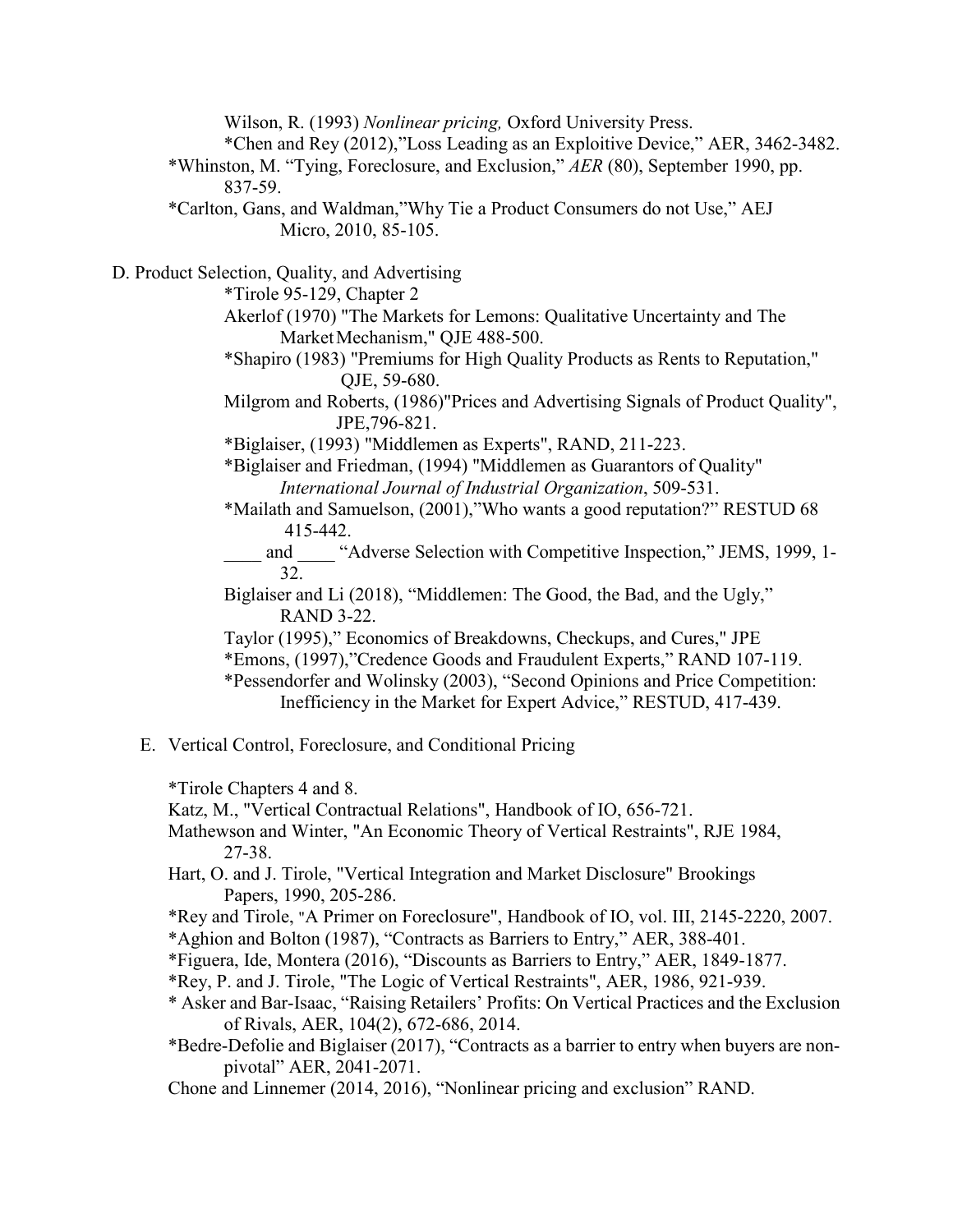- Segal and Whinston, Robust Predictions for Bilateral Contracting with Externalities," *Econometrica*, 71(3), May 2003, pp. 757-791
- Nocke, V. and P. Rey (2014), Vertical Integration and Foreclosure in Interlocking Relationships," working paper.
- Bolton and Whinston "Incomplete Contracts, Vertical Integration, and Supply Assurance," *RESTUD*, January 1993, pp. 121-48. (with P. Bolton)
- Conditional Pricing Practices: Economic Analysis & Policy Implications, FTC workshop https://www.ftc.gov/system/files/documents/public\_events/302251/cpp\_workshop \_transcript.pdf
- \*Bernheim, and Whinston, "Exclusive Dealing," *JPE*, 1998, 64-103.
- \*O'Brien, and Shaffer**, "**Vertical Control with Bilateral Contracts," RAND, 1992, 299- 308.
- \*Segal and Whinston, 2000 "Naked Exclusion- Comment" AER, 296-309.
- Rey, and Whinston 2013, "Does Retailer Power Lead to Exclusion," RAND 75-81.

\*Calzolari and Denicolo 2015 "Exclusive contracts and market dominance" AER 3321–3351.

and 2013 "Competition with exclusive contracts and market-share discounts" AER, 2384-2411

F. Models with Switching Costs and Network Externalities

- \*Klemperer, (1995) "Competition when Consumers have Switching Costs," RESTUD, 513-539.
- and Farrell (2007) "Coordination and Lock-In: Competition with Switching Costs and Network Effects *Handbook of Industrial Organization*, Vol 3. M. Armstrong and R. Porter (eds.), North-Holland.
- Villas-Boas, (1999),"Dynamic Competition with Customer Recognition," RAND, 604-631.
- \*Chen, (1997), "Paying Customers to Switch," JEMS, 877-897.
- \*Fudenberg, D. and J. Tirole (2000), "Customer Poaching and Brand Switching," RAND, 31: 634-657.
- Farrell and Shapiro,"Dynamic Competition with Switching Costs" RAND 1988, 123-137.
- \*Taylor (2003), "Supplier Surfing: Price Discrimination in Markets with Repeat Purchases," RAND, 34. 223-246
- \*Biglaiser, Cremer, Dubos (2013)," The value of Switching Costs" JET, Vol*.* 148, pp. 935-952.
- . \*Cabral (2011), "Dynamic Price Competition with Network Effects," RESTUD **78**, 83–111.
- \*Biglaiser and Cremer (2019), "The value of incumbency when platforms face heterogeneous customers," mimeo.
- Halaburda, Jullien, and Yehezkel (2019), "Dynamic Competition with Network Externalities: Why History Matters" mimeo.
- \*Biglaiser, Cremer, and Veiga (2019), "Migration between Platforms" mimeo. G. Two-Sided Markets
	- Caillaud, B. and B. Jullien (2003), "Chicken and Egg: Competition Among Intermediation Providers" RAND 309-328.